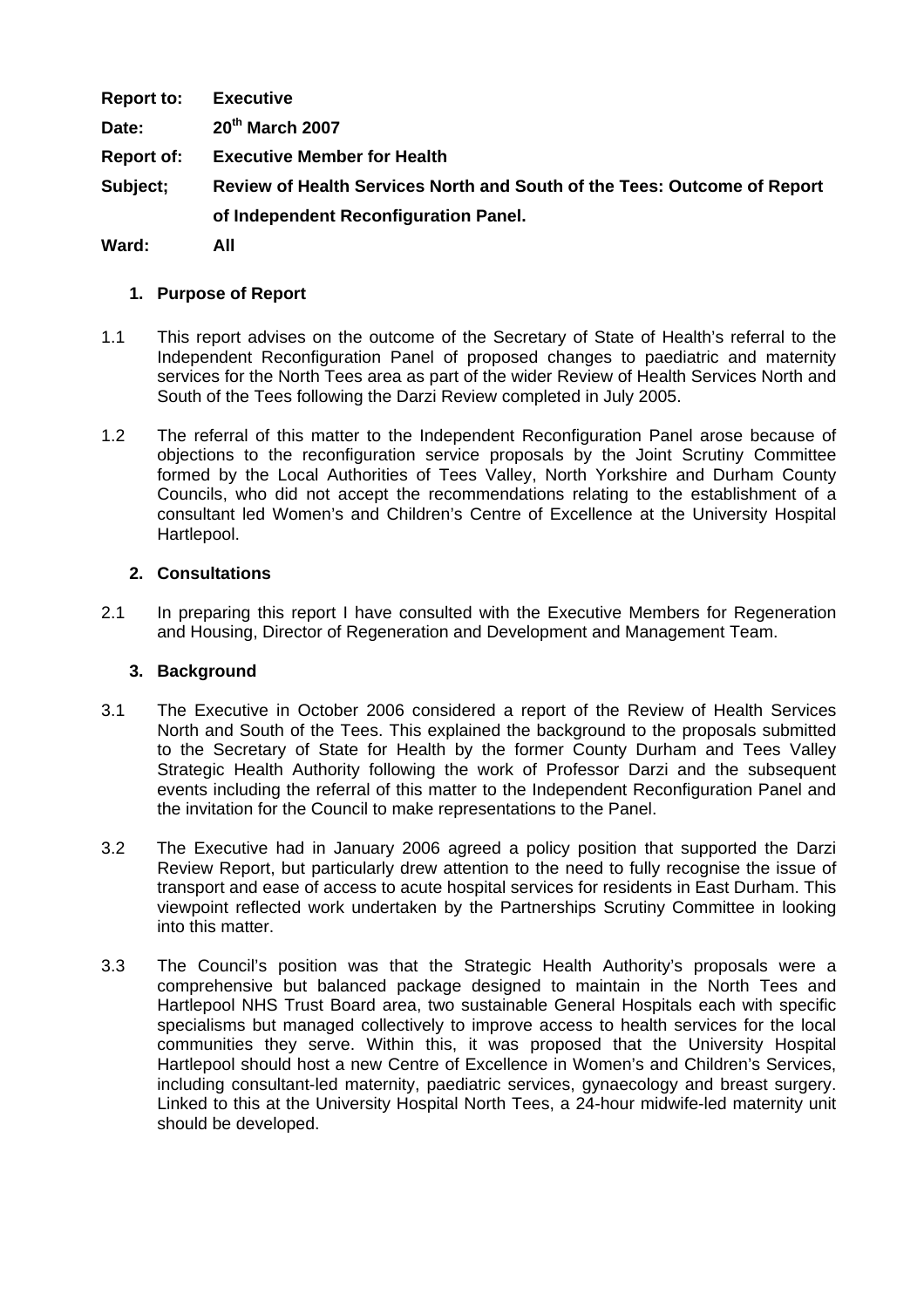- 3.4 As part of the review process the County Durham and Tees Valley SHA was required to establish a Joint Local Authority Overview and Scrutiny Committee to consider the proposals for service change. The Joint Scrutiny Committee produced a report in February 2006 that recommend not proceeding with the implementation of the proposals in respect to the provision of consultant lead maternity and paediatric services at University Hospital Hartlepool.
- 3.5 The Secretary of State's appointed Service Reconfiguration Panel undertook its review work between October and December 2006. As part of their work a number of local consultation meetings were held with interested parties. The Council secured a meeting with the Panel in November 2006 and also submitted written representations.
- 3.6 The Council in its representations sought to ensure that the Panel clearly understood the acute hospital service needs of residents of East Durham and the strong reliance on the University Hospital Hartlepool and in this context the critical issue of ease of access particularly by public transport both for patients, visitors and staff. It was requested that these consideration be given due weight in any deliberations alongside other clinical and service efficiency considerations. The Council articulated the view that any service changes should accord with the following principles:
	- In the North Tees and Hartlepool NHS Trust area the present arrangements of services are accepted as being unsustainable and that the principle of Darzi to bring about greater integration and better redistribution of services between the University Hospital of North Tees and University Hospital of Hartlepool was correct and is supported.
	- Any change in services should lead to improved patient outcomes and improved access to healthcare.
	- Services should as far as possible be located as close to peoples homes as possible, but recognising issues of patient safety and the development of specialisms, it is accepted that some people have to travel to a hospital other than their nearest.
	- The health needs and health deprivation being faced by residents of East Durham should be fully reflected and acknowledged in any decisions on the future acute hospital service arrangements.
	- Taking account of the above considerations would wish to see retained at the University Hospital Hartlepool site, a comprehensive and viable range of acute hospital services.

# **4.0 Independent Reconfiguration Panels Recommendations to the Secretary of State .**

- 4.1 The Independent Reconfiguration Panel presented their report to the Secretary of State on  $18<sup>th</sup>$  December 2006. The report made a number of recommendations as attached at Appendix 1. A full copy of the report can be inspected by contacting the Director of Regeneration and Development.
- 4.2 In summary the report concludes that the existing consultant-led maternity services at the University of Hartlepool and the University of North Tees make ineffective use of clinical staff, make it extremely difficult to meet current safety standards and do not provide women and children with the quality of service they should be receiving. As such it is felt that that consultant-led maternity and paediatric services should be centralised on one site to improve patient safety, make better use of scarce clinical staff and ensure all training and European Working Time Directive requirements can be met.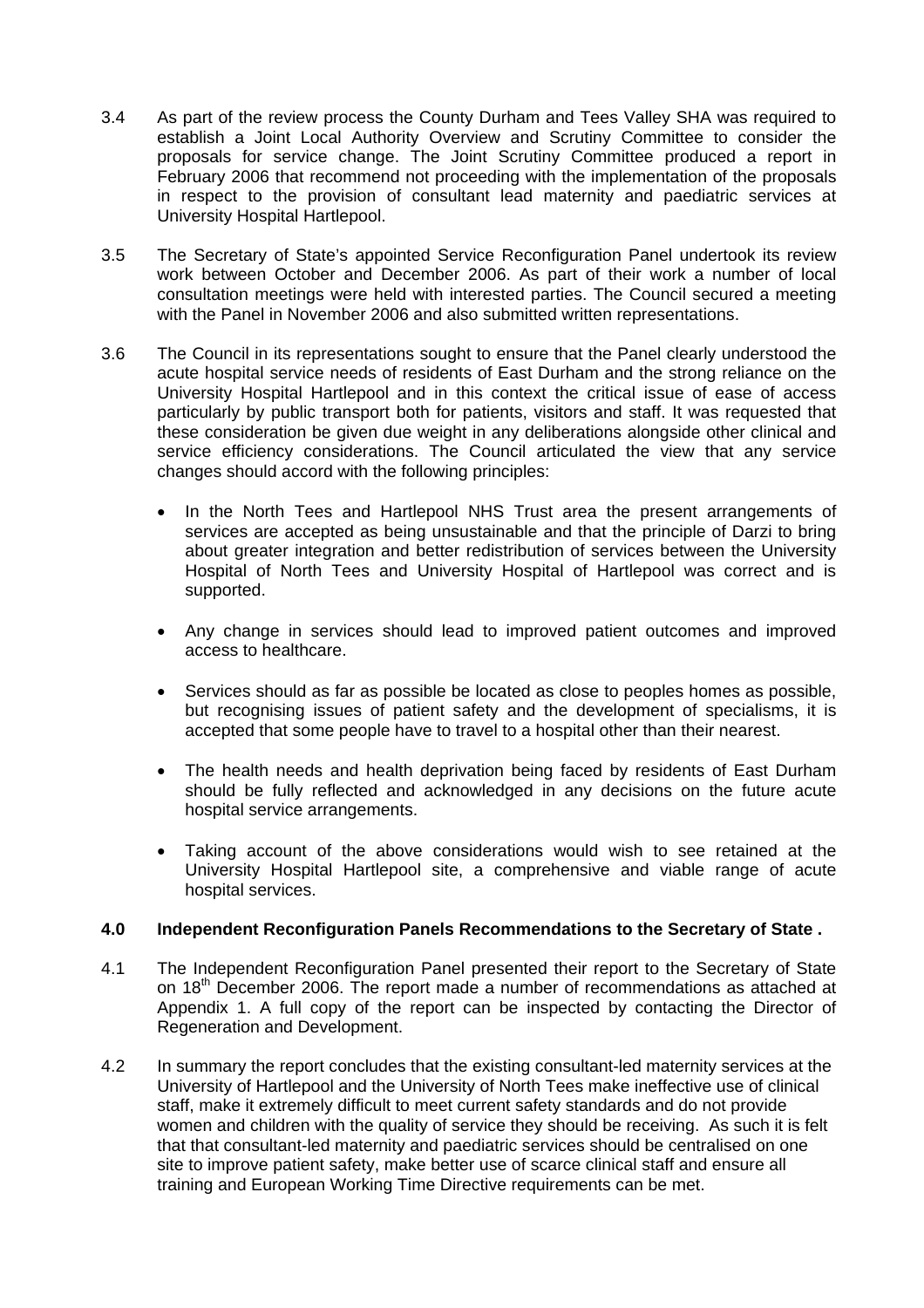- 4.3 It is proposed that a new modern hospital should be procured within easy reach of people in Hartlepool, Stockton, Easington and Sedgefield, to replace the existing out of date hospital buildings at North Tees and in Hartlepool. However prior to a the new hospital option being advanced, the Panel's Report concluded that consultant-led maternity and paediatric services should be centralised at the University Hospital of North Tees with a midwife-led maternity unit and a paediatric assessment unit - in addition to elective surgery and emergency medical services - provided at the University Hospital of Hartlepool. The reasons given for basing the interim provision at North Tees is that:
	- Paediatric surgery and paediatric medicine should be based on the same site.
	- The risk to sustainability of services in the North Tees area, as locating the services at Hartlepool would result in more women from the Stockton on Tees area electing to use the James Cook University Hospital rather than Hartlepool.
	- Considerable additional finance would be required to convert buildings at the University Hospital of Hartlepool, which would take time to deliver. By contrast, only minor works were seen to be required at the University Hospital of North Tees site that has recently had refurbishment works completed within its maternity unit.
- 4.4 The report also recognises that the North Tees and Hartlepool NHS Trust with local authorities will need to develop new transport links to meet the needs of staff, patients and carers in the planning of new service provisions. The Panel noted a widespread concern about transport difficulties between the hospital sites and the combined Trust and a local authority transport group have already undertaken a large amount of work on developing public transport links. Initiatives to improve accessibility from Hartlepool, Easington and Sedgefield were though seen to be urgently required and essential.
- 4.5 The Panel also recorded that Hartlepool Hospital is a highly valued institution and should continue to provide a range of existing and new services, including the establishment of a midwife-led maternity unit and a paediatric assessment unit. It was noted that in many instances, women could be most appropriately cared for by a midwife. It was also seen as important that a paediatric assessment unit should be made available on the Hartlepool site open from morning until late evening.
- 4.6 In terms of other services, the Panel noted that the Hospital has become recognised as a centre for elective surgery and this role should continue with elective operations being undertaken there, including inpatient breast surgery and gynaecological day surgery and an emergency medical service.
- 4.7 Finally the Panel's Report emphasises that all services that do not have to be provided within a hospital setting should be placed within the heart of communities. Primary care health centres should continue to be developed locally to provide treatment for a large number of medical conditions and community midwifery should be improved.

# **Secretary of States Decision**

4.8 The Secretary of State has now considered the report and has confirmed in a letter to the Chair of the Joint Local Authority Heath Scrutiny Committee and to other stakeholders that she has accepted the report's recommendations. This effectively brings the review process to a conclusion. It is now a matter for the North Tees and Hartlepool NHS Trust in consultation wit the relevant Primary Care Trusts to work towards the implementation of the agreed proposals.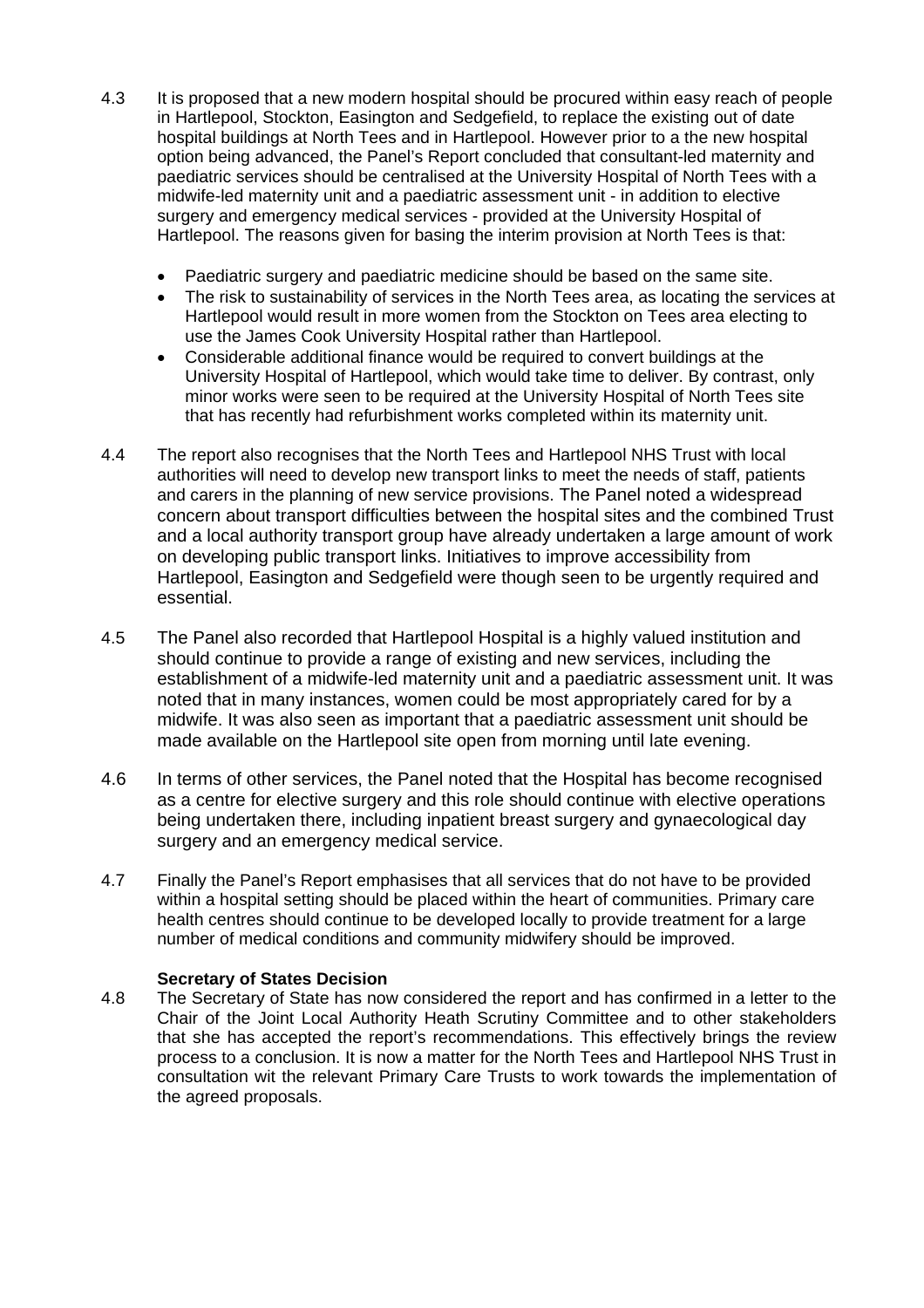# **5.0 Next Step Options**

- 5.1 The Leader of the Council has corresponded with the Secretary of State to express disappointment at the outcome and the fact that it is considered that this will weaken the role of University Hospital Hartlepool as a general hospital facility to the detriment of residents in East Durham.
- 5.2 The Council's policy position on the Review is established (as detailed in para 3.2 and 3.6 above). The Darzi Review proposals were supported and in their implementation, the issue of transport and ease of access to acute hospital services for residents in East Durham needed to be recognised, along with the retention at the University Hospital Hartlepool site, of a comprehensive and viable range of acute hospital services. It is felt that the Council cannot simply accept the concluding recommendation of the Panel's report that "key community leaders and stakeholders should all give their full support to the successful implementation of these proposals for the benefit of local people".
- 5.3 There is a need to have demonstrated what "successfully implemented" means in terms of identifiable benefits from these changes in services for Easington District's residents given the Council's objective to secure improved access to hospital based services for residents of East Durham and the wish to see Hartlepool Hospital sustained for the immediate future.
- 5.4 The Partnerships Scrutiny Committee's views have been sought on how they might assist in this process. They have agreed to consider the following matters:
	- Undertake a review to determine the identifiable benefits to East Durham of the Review outcome recommendations.
	- Engage with Hartlepool Borough Council's Health Scrutiny Committee on this matter to ascertain their views.
	- Invite the North Tees and Hartlepool NHS Trust to explain how they will work to plan services to address the needs and accessibility issues facing residents of Easington District arising from the proposed changes.
	- Consider the implications of the proposed changes on access to and usage of other acute hospital services in Sunderland and Durham and the impacts this might have on the District's residents.

# **6. Implications**

# **Financial:**

6.1 There are no direct financial implications arising from this report.

# **Legal:**

6.2 There are no direct legal implications.

# **Policy**

6.3 There are no direct policy implications

#### **Risk:**

6.4 No risk assessment has been undertaken as this was a consultation related exercise.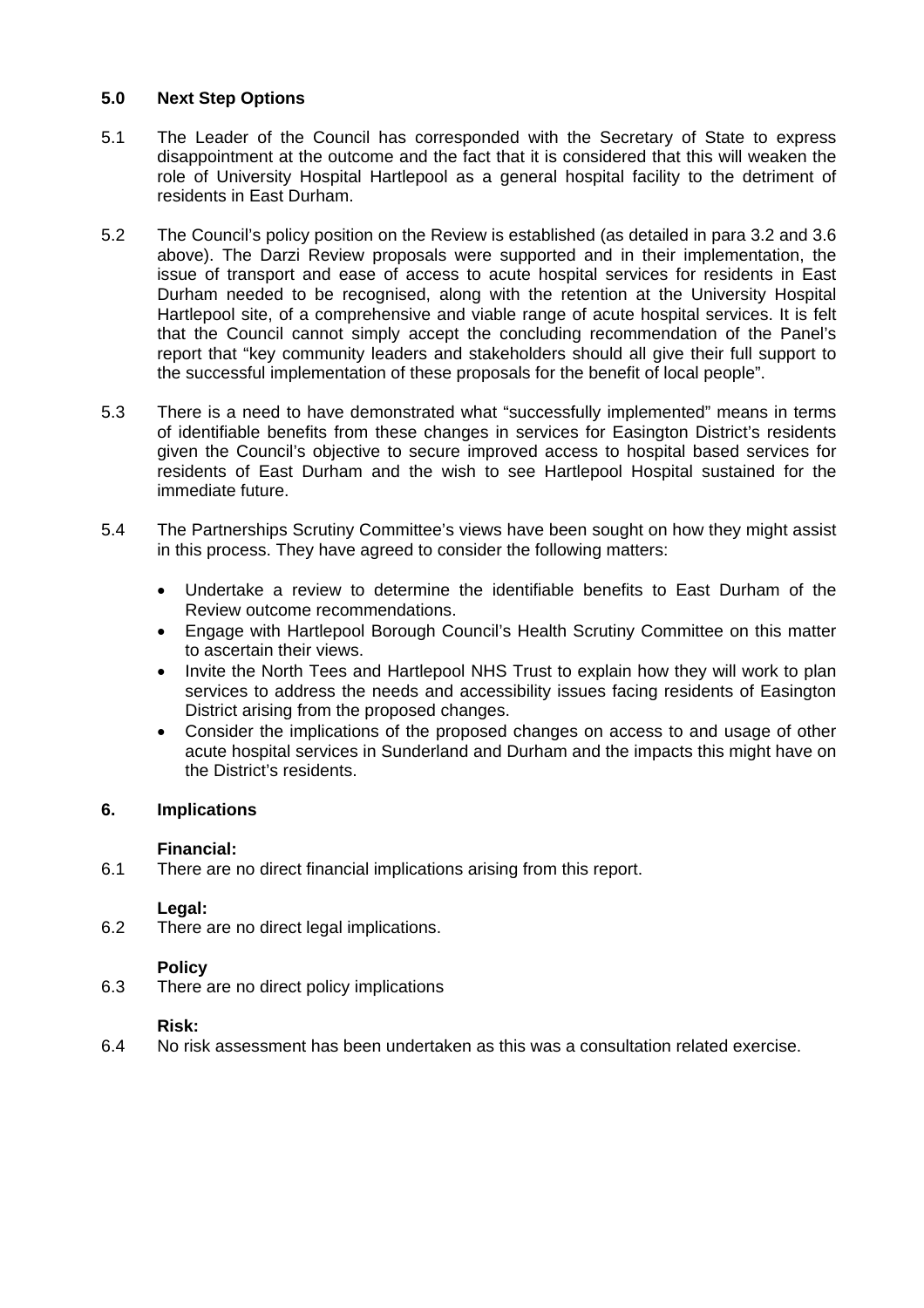### **Communication**:

6.5 The views of the Council will be communicated by a Press Release.

### **7.0 Corporate Implications**

### **Corporate Plan and Priorities**

7.1 Consideration of this matter reflects the Council's priorities to 'Build a Healthy Community' and to advocate for 'Quality Services for all our People' through community leadership and the promotion of well-being.

#### **Social Inclusion**

7.2 The submission of representations on the reconfiguration of services between North Tees and Hartlepool hospitals represents a commitment by the Council to work to reduce heath in equalities and social exclusion.

### **Other Implications**

7.3 There are no equality and diversity issues, e- government, procurement, sustainability and crime and disorder implications directly arising from the report.

# **8.0 Recommendations**

- 8.1 That the Executive:
	- 1. Receive my report on the outcome of the Secretary of State for Health's decision on the future of paediatric and maternity services for the North Tees and Hartlepool NHS Trust area based on advice from the Independent Reconfiguration Panel.
	- 2. Endorse the view of the Executive Members involved in this work that that the Council cannot accept the concluding recommendation of the Panel's report because of its failure to address the key concerns of the Council in supporting the original North Tees Area Review proposals.
	- 3. Note the actions to be undertaken by the Council's Partnership Scrutiny Committee to consider the implementation of these proposals and how effectively they will addresses the health needs and accessibility issues faced by the communities of East Durham.

----------------------------------------

#### **Background Papers.**

- 1. Report to Executive, October 2006.
- 2. Independent Reconfiguration Panel report submitted to the Secretary of State For Health, 18 December 2006
- 3. Letter from Secretary of State for Health to Chair of Section 7 Joint Consultation Committee, January 2007
- 4. Report to Partnerships Scrutiny Committee, 20<sup>th</sup> February 2007.

#### **Further information Contact:**

Richard Prisk, Director of Regeneration and Development.